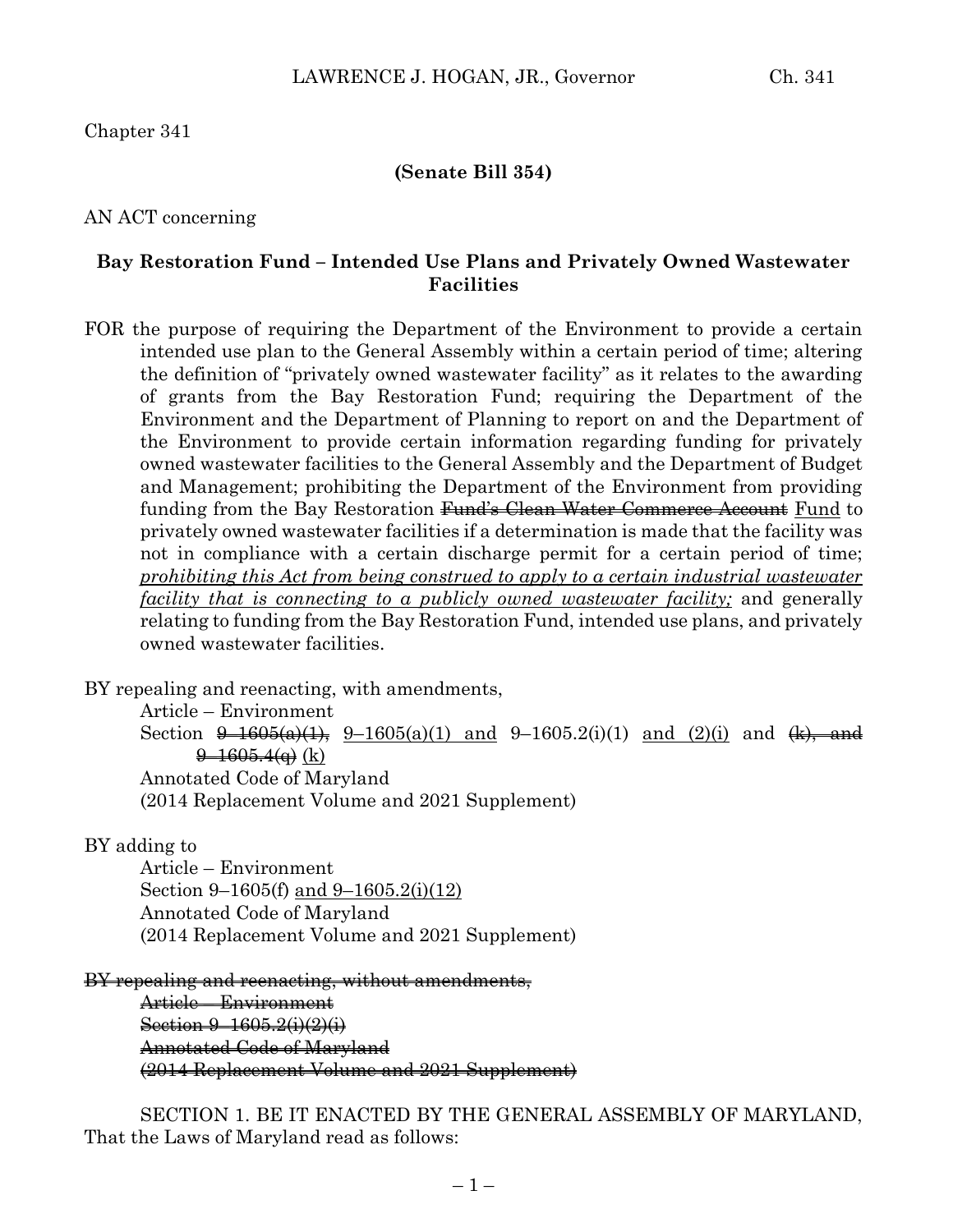### **Article – Environment**

9–1605.

(a) (1) **(I)** There is a Maryland Water Quality Revolving Loan Fund.

**(II)** The Water Quality Fund shall be maintained and administered by the Administration in accordance with the provisions of this subtitle and such rules or program directives as the Secretary or the Board may from time to time prescribe.

**(F) THE DEPARTMENT SHALL PROVIDE TO THE GENERAL ASSEMBLY, IN ACCORDANCE WITH § 2–1257 OF THE STATE GOVERNMENT ARTICLE, A COPY OF EACH INTENDED USE PLAN THAT THE DEPARTMENT SUBMITS TO THE U.S. ENVIRONMENTAL PROTECTION AGENCY TO REQUEST FEDERAL CAPITALIZATION GRANTS AND AWARDS IN ACCORDANCE WITH TITLE VI OF THE FEDERAL WATER POLLUTION CONTROL ACT FOR USE IN THE WATER QUALITY FUND WITHIN 5 DAYS AFTER THE DEPARTMENT PUBLISHES THE PLAN FOR PUBLIC COMMENT.**

9–1605.2.

(i) (1) (i) In this subsection the following words have the meanings indicated.

(ii) "Eligible costs" means the additional costs that would be attributable to upgrading a wastewater facility to enhanced nutrient removal, as determined by the Department.

(iii) "Privately owned wastewater facility" means a wastewater facility that is owned by a private entity **AND PROVIDES WASTEWATER TREATMENT OR DISPOSAL SERVICES TO MULTIPLE RESIDENTIAL DWELLING UNITS**.

(iv) "Publicly owned wastewater facility" means a wastewater facility that is owned by this State or a political subdivision, municipal corporation, or other public entity.

(2) Funds in the Bay Restoration Fund shall be used only:

(i) 1. To award grants for up to 100% of eligible costs of projects relating to planning, design, construction, and upgrade of a publicly owned wastewater facility for flows up to the design capacity of the wastewater facility, as approved by the Department, to achieve enhanced nutrient removal in accordance with paragraph (3) of this subsection; and

2. To **SUBJECT TO PARAGRAPH (12) OF THIS SUBSECTION, TO** award grants for up to 50% of eligible costs of projects relating to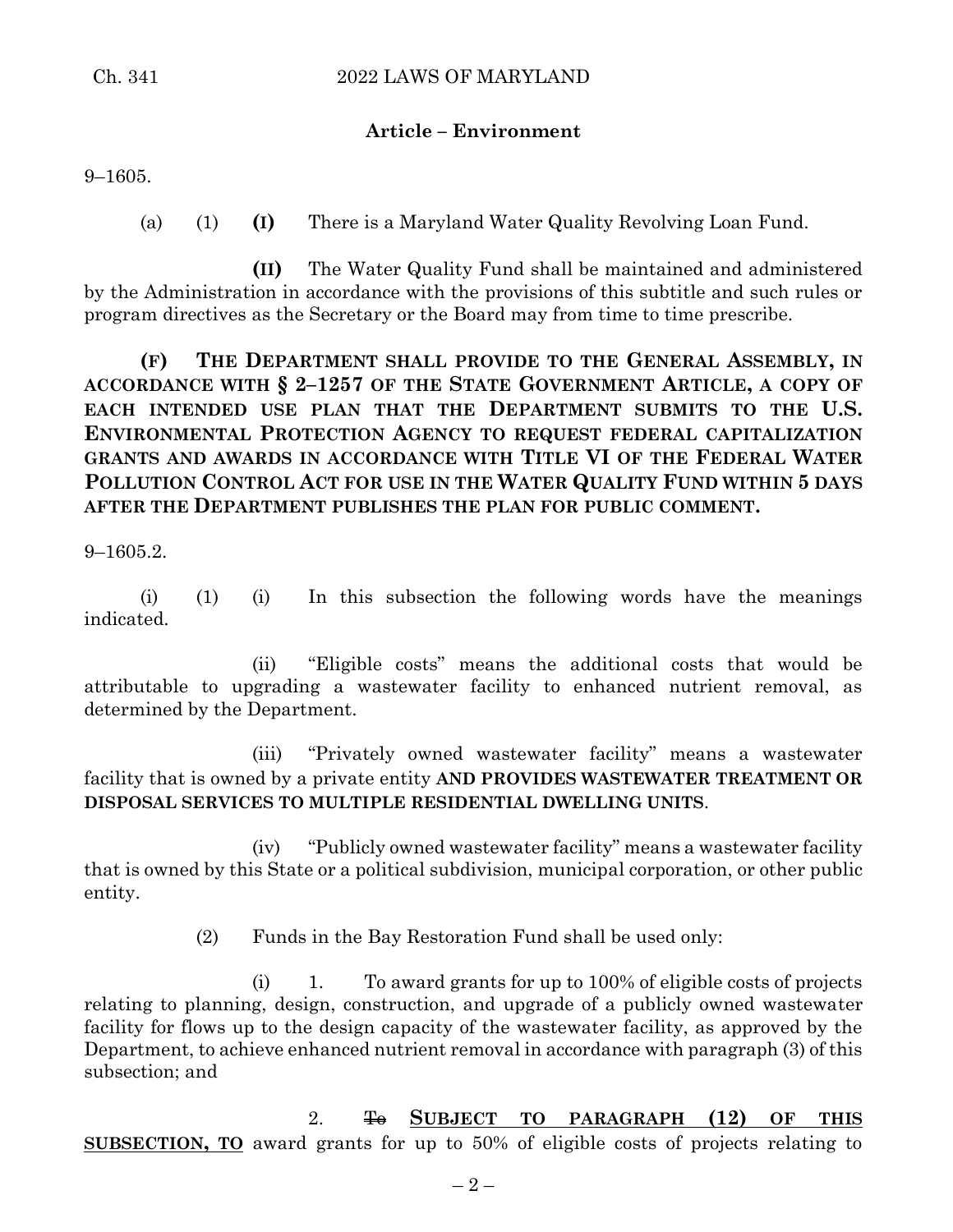planning, design, construction, and upgrade of a privately owned wastewater facility for flows up to the design capacity of the wastewater facility, as approved by the Department, to achieve enhanced nutrient removal in accordance with paragraph (3) of this subsection;

**(12) (I) EXCEPT AS PROVIDED IN SUBPARAGRAPH (II) OF THIS PARAGRAPH, THE DEPARTMENT MAY NOT PROVIDE FUNDING UNDER THIS SECTION TO THE OWNER OF A PRIVATELY OWNED WASTEWATER FACILITY IF THE DEPARTMENT OR THE U.S. ENVIRONMENTAL PROTECTION AGENCY HAS DETERMINED IN THE 2 YEARS IMMEDIATELY PRECEDING THE DATE ON WHICH THE OWNER APPLIED FOR FUNDING UNDER THIS SECTION THAT THE FACILITY DID NOT COMPLY WITH A DISCHARGE PERMIT ISSUED BY THE DEPARTMENT UNDER THIS TITLE.**

**(II) THE DEPARTMENT MAY PROVIDE FUNDING UNDER THIS SECTION TO THE OWNER OF A PRIVATELY OWNED WASTEWATER FACILITY THAT WOULD NOT BE ELIGIBLE FOR FUNDING UNDER SUBPARAGRAPH (I) OF THIS PARAGRAPH IF THE:**

**1. THE** *THE* **DEPARTMENT DETERMINES, BASED ON PROOF SUBMITTED BY THE OWNER OF THE FACILITY WHEN APPLYING FOR FUNDING UNDER THIS SECTION, THAT:**

**1. A.** *1.* **THE** *THE* **OWNER OF THE FACILITY LACKS THE FINANCIAL CAPACITY TO PURCHASE OR UPGRADE A WASTEWATER TREATMENT SYSTEM THAT WOULD BRING THE FACILITY INTO COMPLIANCE WITH THE DISCHARGE PERMIT ISSUED BY THE DEPARTMENT;***.*

**2. B.** *2.* **THE FACILITY IS INDEPENDENTLY OWNED AND** 

**OPERATED; AND**

**3. C.** *3.* **THE OWNER OF THE FACILITY IS NOT A SUBSIDIARY OF ANOTHER BUSINESS; OR**

**2. A. THE PROJECT FOR THE PRIVATELY OWNED WASTEWATER FACILITY HAS RECEIVED FUNDING FROM THE BAY RESTORATION FUND UNDER THIS SUBSECTION IN THE FISCAL YEAR 2023 CAPITAL BUDGET OR ANY PRECEDING FISCAL YEAR; AND**

**B. THE FUNDING IS PROVIDED FOR A PERCENT OF ELIGIBLE COSTS OF THE PROJECT THAT DOES NOT EXCEED THE PERCENT OF ELIGIBLE COSTS OF THE PROJECT PROVIDED IN THE FISCAL YEAR 2023 CAPITAL BUDGET OR ANY PRECEDING FISCAL YEAR.**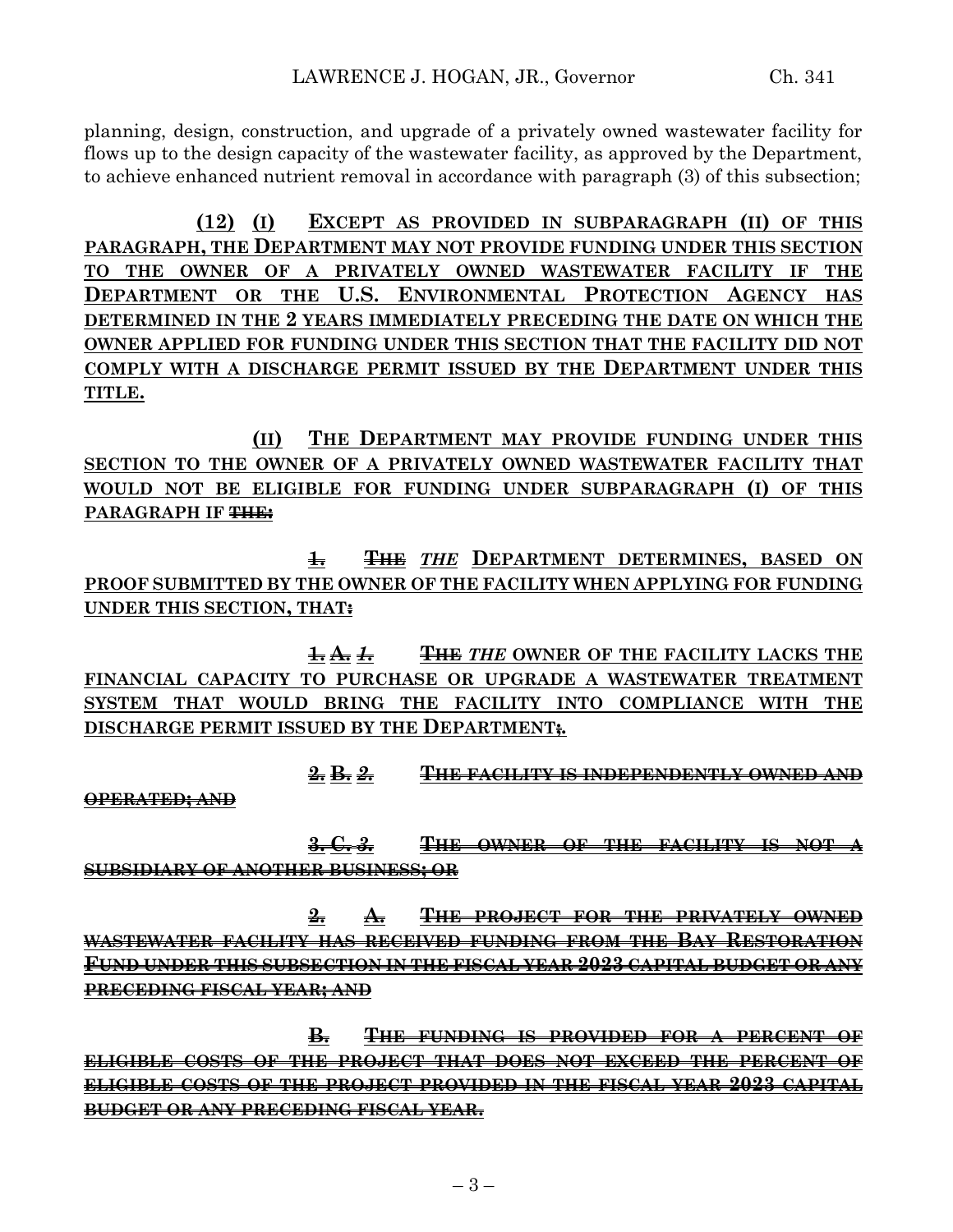# **(III) 1. THE DEPARTMENT SHALL INCLUDE WITH ITS ANNUAL OPERATING BUDGET PROPOSAL SUBMITTED TO THE DEPARTMENT OF BUDGET AND MANAGEMENT A LIST OF EACH FACILITY TO WHICH THE DEPARTMENT PROVIDED FUNDING UNDER SUBPARAGRAPH (II) (II)1** *(II)* **OF THIS PARAGRAPH IN THE IMMEDIATELY PRECEDING 12 MONTHS AND THE REASONS FOR PROVIDING THE FUNDING.**

**2. IF THE DEPARTMENT PROVIDES THE LIST UNDER SUBSUBPARAGRAPH 1 OF THIS SUBPARAGRAPH TO THE DEPARTMENT OF BUDGET AND MANAGEMENT, THE DEPARTMENT SHALL IMMEDIATELY PROVIDE THE LIST TO THE GENERAL ASSEMBLY IN ACCORDANCE WITH § 2–1257 OF THE STATE GOVERNMENT ARTICLE.**

SECTION 2. AND BE IT FURTHER ENACTED, That the Laws of Maryland read as follows:

#### **Article – Environment**

#### $9 - 1605.2$

(k) (1) **[**Beginning January 1, 2009, and every year thereafter,**] EACH YEAR** the Department and the Department of Planning shall jointly report on **[**the**]:**

**(I) THE** impact that a wastewater treatment facility that was upgraded to enhanced nutrient removal during the calendar year before the previous calendar year with funds from the Bay Restoration Fund had on growth within the municipality or county in which the wastewater treatment facility is located**; AND**

## **(II) EACH PRIVATELY OWNED WASTEWATER FACILITY TO WHICH THE DEPARTMENT PROVIDED FUNDING UNDER § 9–1605.4(Q)(3)(II) OF THIS SUBTITLE SUBSECTION (I)(12) OF THIS SECTION IN THE IMMEDIATELY PRECEDING 12 MONTHS AND THE REASONS FOR PROVIDING THE FUNDING**.

(2) (i) In preparing the report required under paragraph (1) of this subsection, the Department of the Environment and the Department of Planning shall:

1. Include the number of permits issued for residential and commercial development to be served by the upgraded wastewater treatment facility; and

2. Determine what other appropriate information is to be included in the report.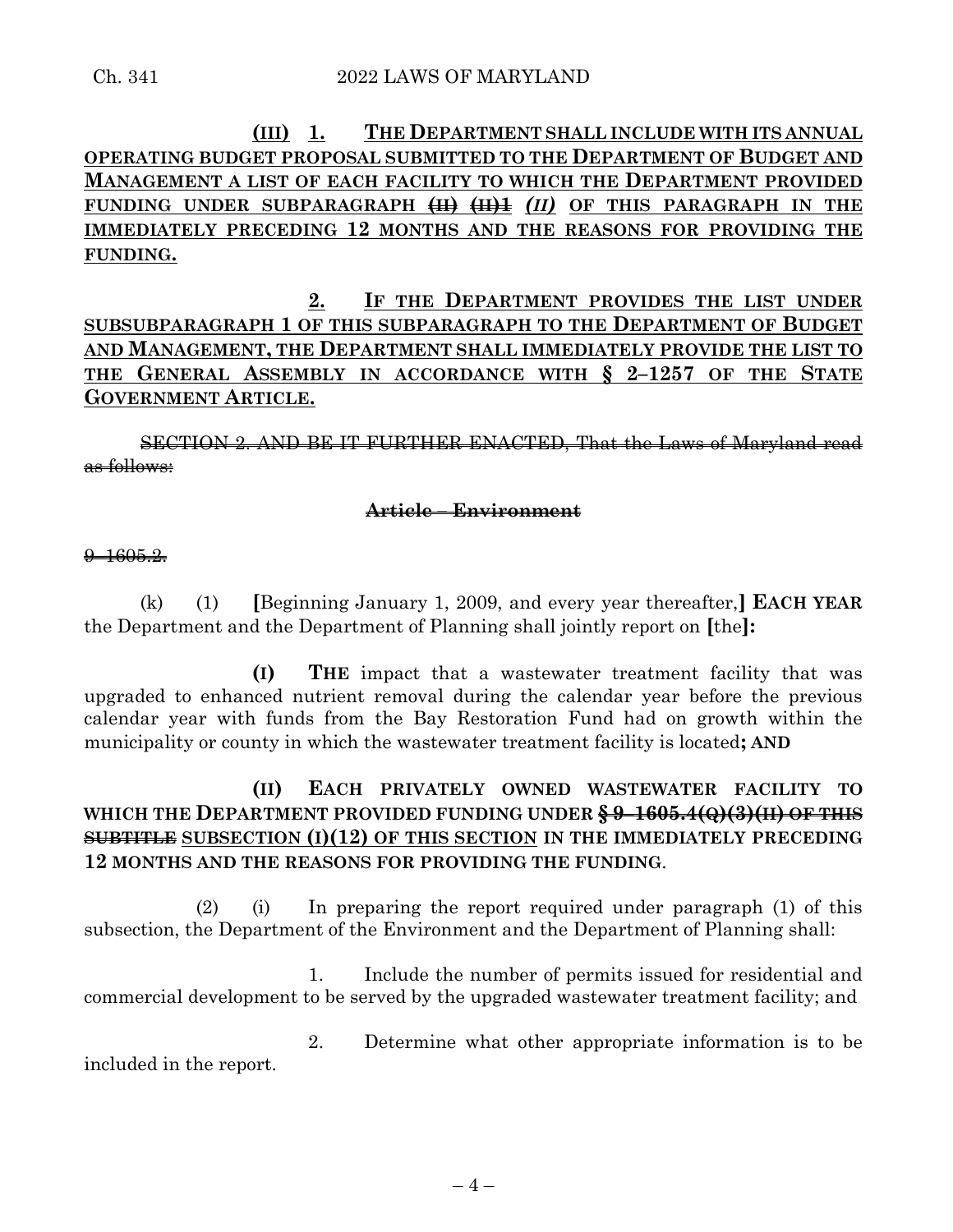#### LAWRENCE J. HOGAN, JR., Governor Ch. 341

(ii) In determining the information that should be included in the report under subparagraph (i) of this paragraph, the Department of the Environment and the Department of Planning shall act:

1. In consultation with the Bay Restoration Fund Advisory Committee; and

2. With the assistance of the municipality and county in which an upgraded wastewater treatment facility is located.

(3) The Department and the Department of Planning shall submit the report required under paragraph (1) of this subsection to the President of the Senate, the Speaker of the House, the Senate Budget and Taxation Committee, the Senate Education, Health, and Environmental Affairs Committee, the House Appropriations Committee, the House Environment and Transportation Committee, and the Governor, in accordance with § 2–1257 of the State Government Article.

#### $9 - 1605.4$

 $\overline{a}$  (i)  $\overline{b}$  Subject to subparagraph (ii) of this paragraph, a project or practice that is partially financed with another source of State funds may be funded under this section.

(ii) Funding provided to a project or practice under this subsection shall be prorated to cover only the portion of the environmental benefit not funded by another State source.

 $\left( 2 \right)$  (i) An environmental outcome that is funded entirely with public funds is not eligible to be purchased with funds from the Account.

(ii) If an environmental outcome is partially funded with public funds and is verified under subsection (l) of this section, funds from the Account may be used to purchase the remaining portion of the environmental outcome that is not funded with public funds.

**(3) (I) EXCEPT AS PROVIDED IN SUBPARAGRAPH (II) OF THIS PARAGRAPH, THE DEPARTMENT MAY NOT PROVIDE FUNDING UNDER THIS SECTION TO THE OWNER OF A PRIVATELY OWNED WASTEWATER FACILITY, AS DEFINED IN § 9–1605.2(I) OF THIS SUBTITLE, IF THE DEPARTMENT OR THE U.S. ENVIRONMENTAL PROTECTION AGENCY HAS DETERMINED IN THE 2 YEARS IMMEDIATELY PRECEDING THE DATE ON WHICH THE OWNER OF THE FACILITY SUBMITTED A FUNDING PROPOSAL UNDER THIS SECTION THAT THE FACILITY DID NOT COMPLY WITH A DISCHARGE PERMIT ISSUED BY THE DEPARTMENT UNDER THIS TITLE.**

**(II) THE DEPARTMENT MAY PROVIDE FUNDING UNDER THIS SECTION TO THE OWNER OF A PRIVATELY OWNED WASTEWATER FACILITY THAT**